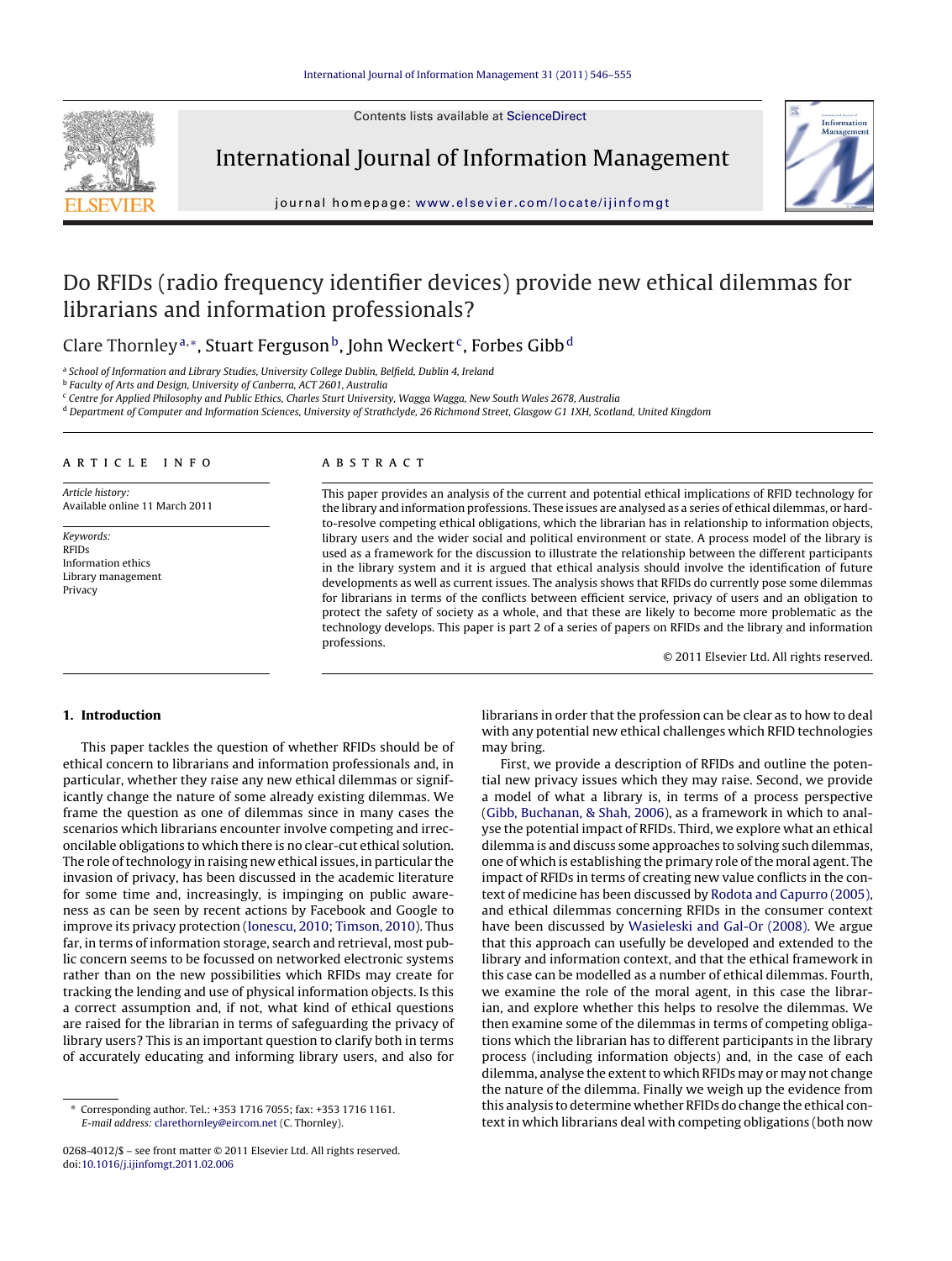

RF Energising/Command Signal

**Fig. 1.** Transfer of data in a RFID application.

and potentially in the future). In our conclusions we discuss the ethical implications for the profession irrespective of whether the answer is "more of the same" or "new type of threat". This will then provide a context for our future work on the use and efficacy of ethical and management guidelines (National Information Standards Organization<sup>1</sup>) for the profession in terms of providing advice on the use of new technologies which may pose ethical dilemmas.

#### **2. What is a RFID?**

A radio frequency identifier (RFID) is a small chip-based device which can store data that can be used to identify objects uniquely. Identification is an important aspect of library and information services as it facilitates procurement, stock management, protection of intellectual property, location and retrieval of information objects and discrimination between editions and formats. Identification has evolved through local accession and call numbers to internationally recognised ISBNs. The technology used to store an identifier has also evolved from a book accession ticket, through barcodes, to security tags and other electronic devices, such as a RFID. An information object that is tagged with a RFID can be detected and tracked as it moves from one location to another, although it should be emphasised that RFIDs only allow the presence of an object to be detected within an area rather than providing a specific location. RFIDs are generally promoted as providing economic and operational benefits to libraries including [\(Gibb, Thornley, Ferguson, &](#page--1-0) [Weckert, 2010\):](#page--1-0) the reduction or elimination of the physical handling of goods; reduction or elimination of data errors; self-service opportunities; more efficient and effective stock management; and improved security.

A RFID stores data which may describe the information object as well as identify it. The storage capacity varies from a few bits to several kilobytes but library applications normally use tags with 256 bits, with 2048 bit tags also available. The data can be read from fixed or hand held devices without the need to have a line of sight between the information object and the reading device (see Fig. 1). This makes RFIDs considerably more effective and versatile than conventional barcodes, although their cost is currently higher. RFIDS can be divided into two main types: passive and active. Passive RFIDs, the cheaper type, do not have their own power supply but convert energy from transmissions generated by a reading device into a signal which can be delivered across very short (up to 60 cm) or short ranges (up to 5 m). Data can be modified on certain types of tags and this can be restricted to only the security bit being changed when an item is lent. Active RFIDs are generally larger and more expensive but, since they have their own power supply, can transmit data over much longer ranges (typically up to

100 m). In general active RFID are re-writable and hence re-usable devices. RFIDs were initially based on proprietary technologies but international standards, such as ISO 28560-2, have been developed to address aspects such as tag content and structures.

RFIDs can be integrated with library management systems (LMS) in which the identification data is linked to borrower data for the purpose of recording a loan transaction. This data need only be held for the duration of the loan and need not describe the object itself. However, there is at least a temporary link between a borrower and an information object. The RFID tag attached to the information object must also remain live while the borrower is in charge of the information object outside the library environment. It is worth noting, however, that the great majority of libraries use HF (high frequency), 13.36 MHz tags, which have a maximum read distance of around one metre [\(Organization for Economic Co](#page--1-0)operation [& Development, 2008\).](#page--1-0) As a consequence, it is argued by some that the risk of tracking is not serious. It would appear to be confined for the present to tracking item use within the library and not once it has left the building. Consequently library borrowers have no reason to fear anonymous vans driving down their streets to check what they are reading (currently their privacy is at far greater risk from the ability to collect computer data via insecure wifi connections) and in a recent webcast, Shai Robkin ([Various,](#page--1-0) [2010\)](#page--1-0) emphasised the relative difficulty of tracking library tags because of the short read distances.

RFIDs raise two main privacy concerns in the library environment both of which relate to the increased risk of surveillance, through the greater capacity to track items and through the potential for hot-listing. Hot-listing refers to the potential practice of compiling a list of hot or dangerous publications (such as books on jihad and bomb-making) and checking who has borrowed or otherwise used these items. The capacity for RFIDs to allow tracking of items has for several years generated privacy concerns, as reflected in papers by [Lockton and Rosenberg \(2005\)](#page--1-0) and [Slettemeås \(2007\).](#page--1-0) In a well-publicised case involving the library sector, there was public concern over the San Francisco Public Library's proposal to tag its book stock, revolving around the potential for inferences to be made about life-style, sexual orientation, politics and so on, based on their reading habits [\(Garofoli & Podger, 2007\).](#page--1-0)

[Palmer \(2009\)](#page--1-0) suggests that much of the concern about the potential of RFIDs to enable privacy invasions stems from a tendency to lump a variety of RFID technologies under the single term 'RFID', arguing that RFIDs would be better thought of as a range of technologies, sharing similar components and physics to those of the radio frequency transponders that were attached to allied aircraft in WWII for identification. Each of these technologies, he suggests, perform quite differently. Equally, well-publicised privacy breaches in the retail sector should not necessarily cause concern in the library world.

Nonetheless, privacy concerns were sufficient to prompt the American Library Association (ALA) to produce a set of guidelines which, if followed, could cut the potential of privacy breaches considerably. Its guidelines provide a set of best practices, which include continuing "commitment to securing bibliographic and patron databases from unauthorized access and use", use of "the most secure connection possible for all communications with the Integrated Library Systems (ILS) to prevent unauthorized monitoring and access to personally identifiable information", protection of "the data on RFID tags by the most secure means available", limitation of "the bibliographic information stored on a tag to a unique identifier for the item" and prevention of "the public from searching the catalogue by whatever unique identifier is used on RFID tags to avoid linking a specific item to information about its content" [\(American Library Association, 2006\).](#page--1-0)

Both tracking and hot-listing rely on the capacity to identify items that are being used by library clients but, provided practices

<sup>1</sup> [http://www.niso.org/home/.](http://www.niso.org/home/)